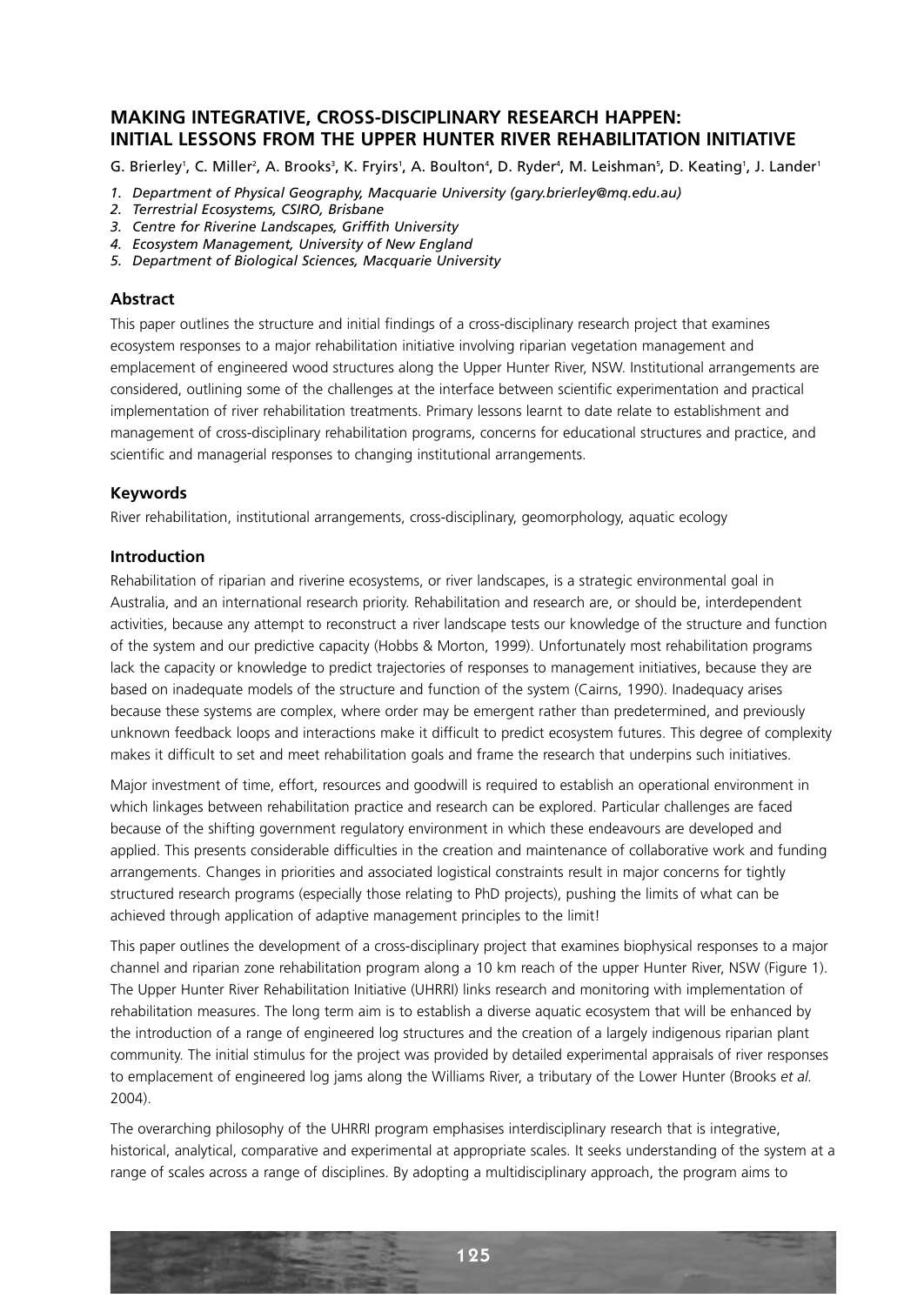develop an integrated understanding of the biophysical processes currently driving the riverine ecosystem, and how manipulations of the system through rehabilitation initiatives will give rise to new systems that reflect complex, non-linear interactions among biophysical processes.



## Figure 1 – Study area location

In specific terms, the project aims to:

- 1) understand biophysical process interactions in a highly disturbed river system;
- 2) test theories of directed ecosystem change;
- 3) understand catchment-scale drivers of reach-scale change;
- 4) predict interactions and feedbacks emerging from manipulating a complex system;
- 5) better understand the processes determining the success of riverine rehabilitation, providing enhanced degrees of understanding, predictability, control and efficiency in management; and,
- 6) provide a broader understanding of realistic outcomes that can be expected when rehabilitating highly degraded river systems.

#### **Institutional Arrangements: The Structure and Funding**

The UHRRI was developed with three interdependent components, focussing on revegetation, reintroduction of wood and research. From the outset, it was intended that funding would be obtained on an opportunistic basis, with UHRRI as the umbrella under which all activities would take place. An Executive Committee was established between the Hunter Catchment Management Trust (HCMT, now the Hunter & Central Rivers Catchment Management Authority, HCRCMA), the Department of Land & Water Conservation (DLWC, now the Department of Infrastructure, Planning and Natural Resources, DIPNR) and Macquarie University. Funding was obtained to employ a Project Manager for one year to develop the project and obtain funding for its continuance. This culminated in the award of an Australian Research Council – Linkage Grant for 2003–2007.

The ARC Linkage Project comprises a team of scientists from three Universities and four industry partners, Bengalla Coal Mine (BCM), Mt Arthur Coal (MAC), Macquarie Generation (MacGen) and DIPNR. A cash commitment for five years was gained from each partner. The Grant employs the Project Manager and a Research Officer, and funds 5 PhD scholarships. BCM and MAC zoned off 8–10 km of their combined river frontage specifically for this study, and provided assistance with planting and weed control, provision of logs for reintroduction of wood, and access to GIS applications and data. The revegetation and reintroduction of wood is funded through the Natural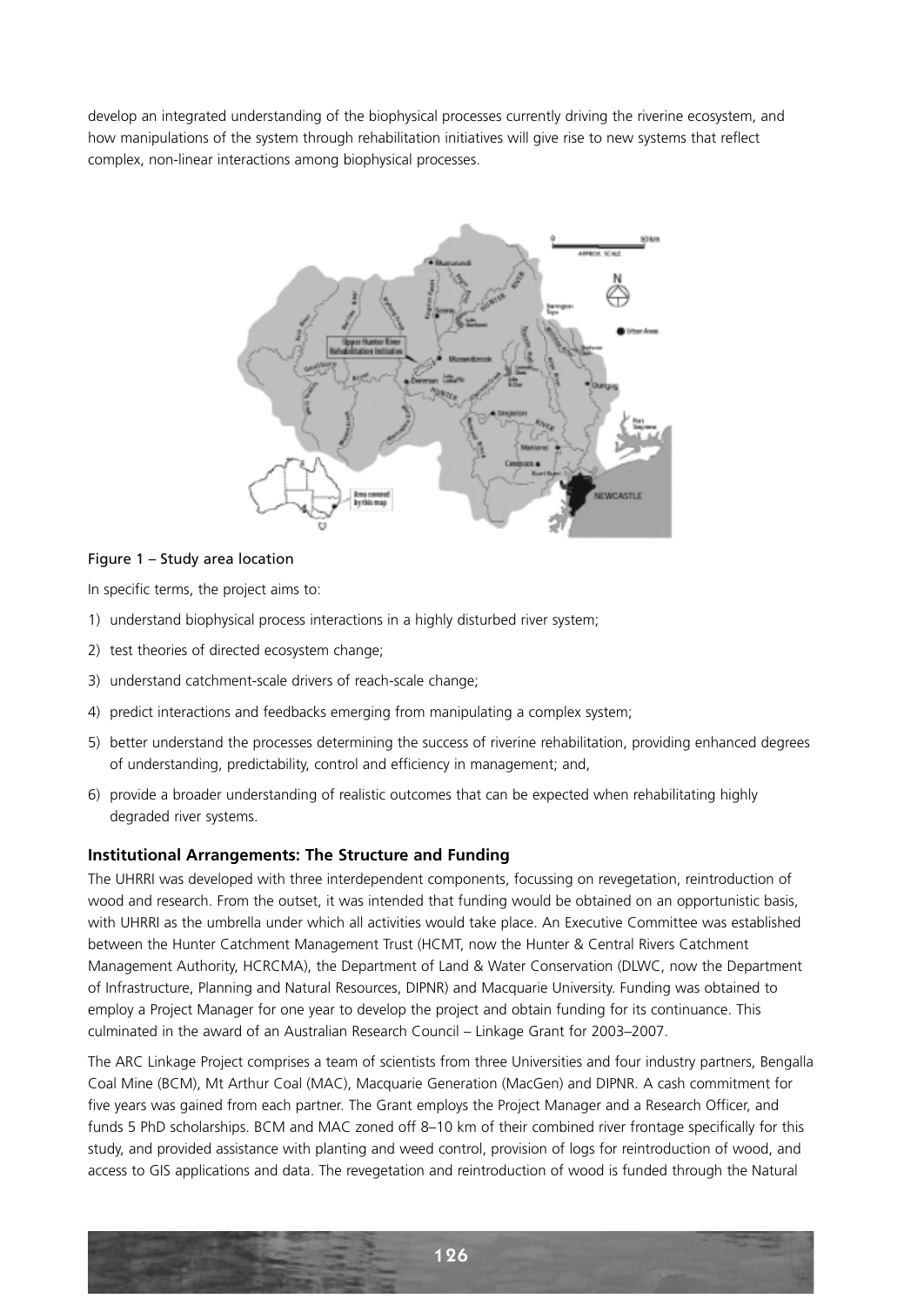Heritage Trust. Major in-kind support has been provided by NSW Department of Lands (the river gangs), the mines, HCMT and DIPNR for implementation of revegetation and reintroduction of wood, topographic survey, scientific support (design, data analysis), administration support for the Project Manager, and access to long term hydrological and cross-section data sets.

Due to its continuing evolution, and changes in government structure, the present format of UHRRI is a joint venture funded by the ARC, DIPNR, Department of Lands, Hunter & Central Rivers CMA, NSW Fisheries (DPI), Macquarie Generation, Mt Arthur Coal and Bengalla Mine, and incorporates researchers from Griffith University, University of New England, Macquarie University and the Australian Museum. A 5-year program of revegetation and reintroduction of wood commenced in late 2003 and the first stage of wood reintroduction commenced in June 2004. Science Advisory and Stakeholder subcommittees operate as part of the UHRRI framework. Extensive support from Green Corps teams has facilitated the completion of several components of the project.

## **Overview of the study reach**

The study area, located 5 km south-west of Muswellbrook (Figure 1), is characterised by relief of ~100 m with a valley floor width of 1–2 km. The 10 km study reach comprises a meandering gravel bed river (sinuosity  $\approx 1.3$ ) with an upstream catchment area of 4220 km<sup>2</sup>. The reach has been subject to extensive planform adjustment and channel expansion in historical times, transforming a passive meandering channel to a system that is locally prone to active lateral adjustment. Extensive river training works have been conducted in this reach over the last 40 years, but at the commencement of this project the river could generally be characterised as stable. The riparian vegetation community is now dominated by willows and exotic herbaceous species.

Although theoretical rehabilitation models suggest that rehabilitation efforts should concentrate on the upper, less disturbed parts of catchments before attempts are made on downstream reaches (e.g. Rutherfurd *et al.* 1999), selection of the UHRRI reach reflects pragmatic concerns to place river rehabilitation in context of human and ecological needs. The following attributes contributed to reach selection:

- the reach is typical of areas where previous (and likely future) river works were focused;
- the reach is representative of many lowland river conditions;
- the reach was previously desnagged, limiting current availability of woody habitat;
- the pool-riffle morphology of the low flow channel represents a 'typical' focus for investigations of ecosystem processes along rivers (though considerable variation in pool-riffle spacing is evident in this system);
- the study area is adjacent to a population centre, increasing the prospects of attracting community support for ongoing rehabilitation efforts and maintenance;
- riparian landholders were very supportive of this experimental initiative, and provided substantial funds to the project.

## **Outline of the research program**

Using the principles outlined by Carpenter (1998) as a guideline, the UHRRI research program comprises four steps. The first step entailed generation of the multi-disciplinary team, ensuring participation by practitioners from all pertinent disciplines. The UHRRI research team currently comprises three fluvial geomorphologists, a terrestrial geomorphologist, a plant ecologist, a landscape ecologist, three fish ecologists, a malacologist/statistician, a hyporheic ecologist, an aquatic ecologist and two entomologists. However, the program is still developing, and it currently lacks capacity in areas such as systems modelling, terrestrial fauna ecology, soil science, hydrology and social science.

The second step is to systematically integrate current understanding of system structure and function through the development of conceptual ecosystem models. Through this process, the research targets key patterns and processes at appropriate scales, and at the interfaces between disciplines. Gaps in knowledge have been identified. In the UHRRI research process, further work is required to ensure that conceptual models can be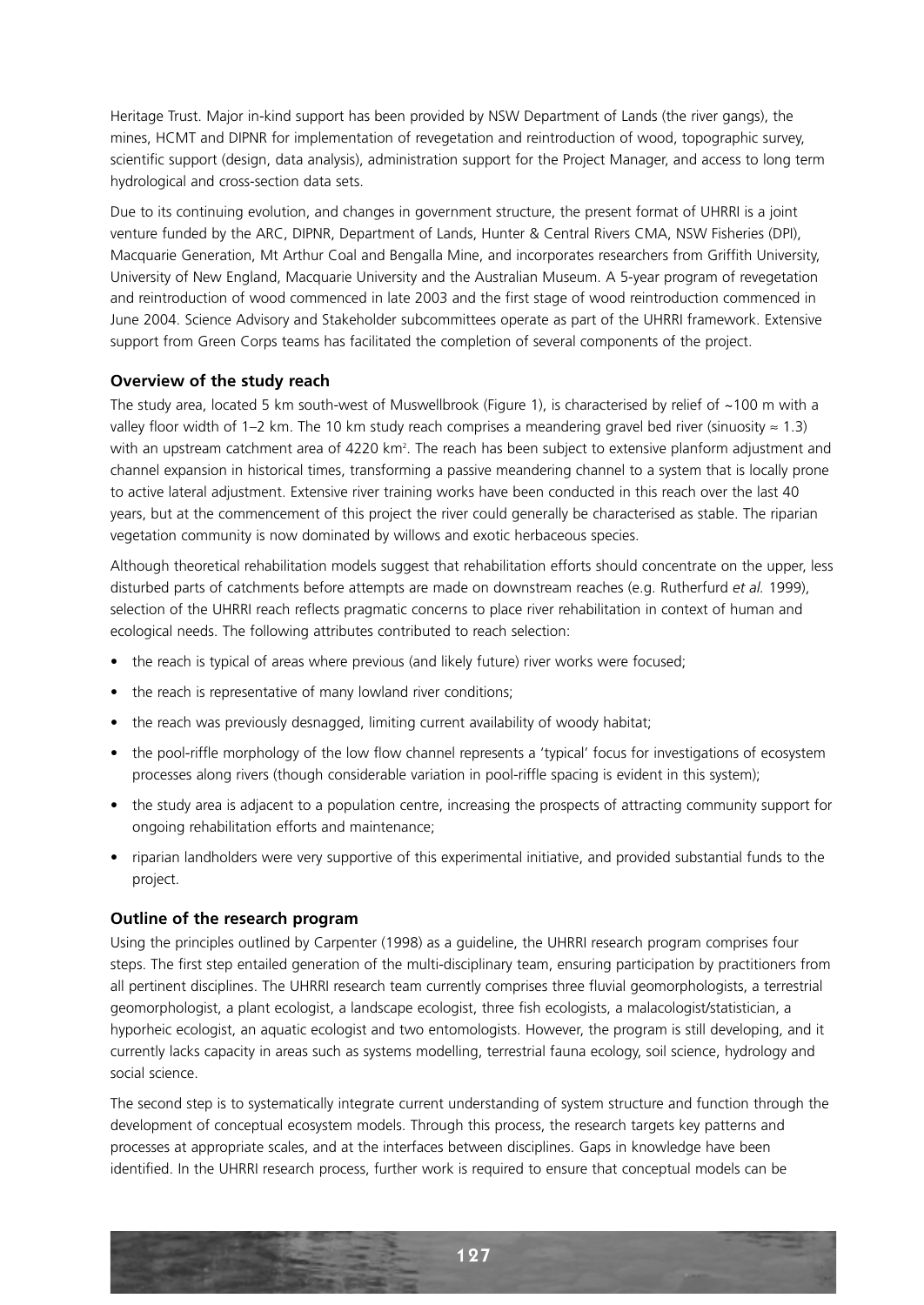applied at appropriate spatial or temporal scales in a truly cross-disciplinary manner. A systems modeller may be required to assist in this process.

The third step is to use the models to make predictions and generate testable hypotheses. This multidisciplinary team process generates predictions and hypotheses on the basis of observation, common sense, collective expertise and experience, conceptual models, and simulation predictions. In reality, the disciplinary specialists involved in UHRRI have driven the generation of hypotheses. In the future it is hoped that this will be a more collaborative process, building on the system knowledge that has now been developed.

The fourth step is to do the research, generate findings, contemplate implications, and develop the next generation of research questions. Given that our manipulations of the system are likely to have an immediate effect as well as long-term (slow developing) consequences, the models and long term studies will provide the information crucial to interpreting the results of the experiments and to using these results to predict ecosystem change, thereby enhancing development of theory.

In its present structure, years 1–3 of the UHRRI research program focus on the biophysical interactions at a catchment and reach scale, while years 4–5 will focus on the validation and refinement of the models through an extensive biomonitoring program. Various components of the research are outlined below.

### *Catchment-scale geomorphic research*

Research co-ordinated by Dr Kirstie Fryirs has examined the spatial organisation of river types in the upper catchment, and interpretation of their structure, function and evolution (Spencer *et al.* 2004). Appraisal of physical linkages in terms of sediment flux, catchment hydrology and vegetation patterns guides insights into the changing nature, rate and impacts of ecosystem inputs and drivers along the study reach, examining factors that constrain what can realistically be achieved in rehabilitation terms (see Fryirs & Brierley, this volume). This catchment-scale biophysical template provides a basis to determine where in the catchment similar patterns and processes occur, and where similar treatments can be undertaken.

#### *Reach-scale geomorphic research*

Research completed by James Lander as part of an MSc(Hons) thesis has examined the character and behaviour of low, moderate and high lateral expansion zones within the study reach (see Figure 2). High lateral expansion zones, in which macrochannel width has increased by up to 400%, are coincident with areas where the channel was most sinuous and where confinement was less of a control at the time of European settlement. Channel segments that have undergone intermediate expansion still retain their pre-European planform. In the high and medium lateral expansion zones, the entrenched channel has a stepped morphology consisting of point and lateral bars, lateral and point benches, erosional ledges and large-scale re-alignment features formed in the last 150 years. Riffle zones occur adjacent to elevated bars and benches. Low expansion segments have incised marginally and expanded very little. These zones are dominated by long pools (up to 1 km in length), the morphology of which is 'forced' by outcrops of bedrock and terrace material along the bed and banks.

Channelisation activities in high lateral expansion zones has resulted in expansive surfaces of open gravels, the prevailing packing arrangement, sediment mix, hydraulic interactions and biophysical interactions of which differ markedly from those observed along low lateral expansion zones. Hydraulic interactions with these gravels present a different suite of biophysical and biotic interactions to those that characterised the system prior to European settlement. These findings have major implications for studies of vegetation distribution, hyporheic zone processes and nutrient fluxes (see Wolfenden *et al.* this volume).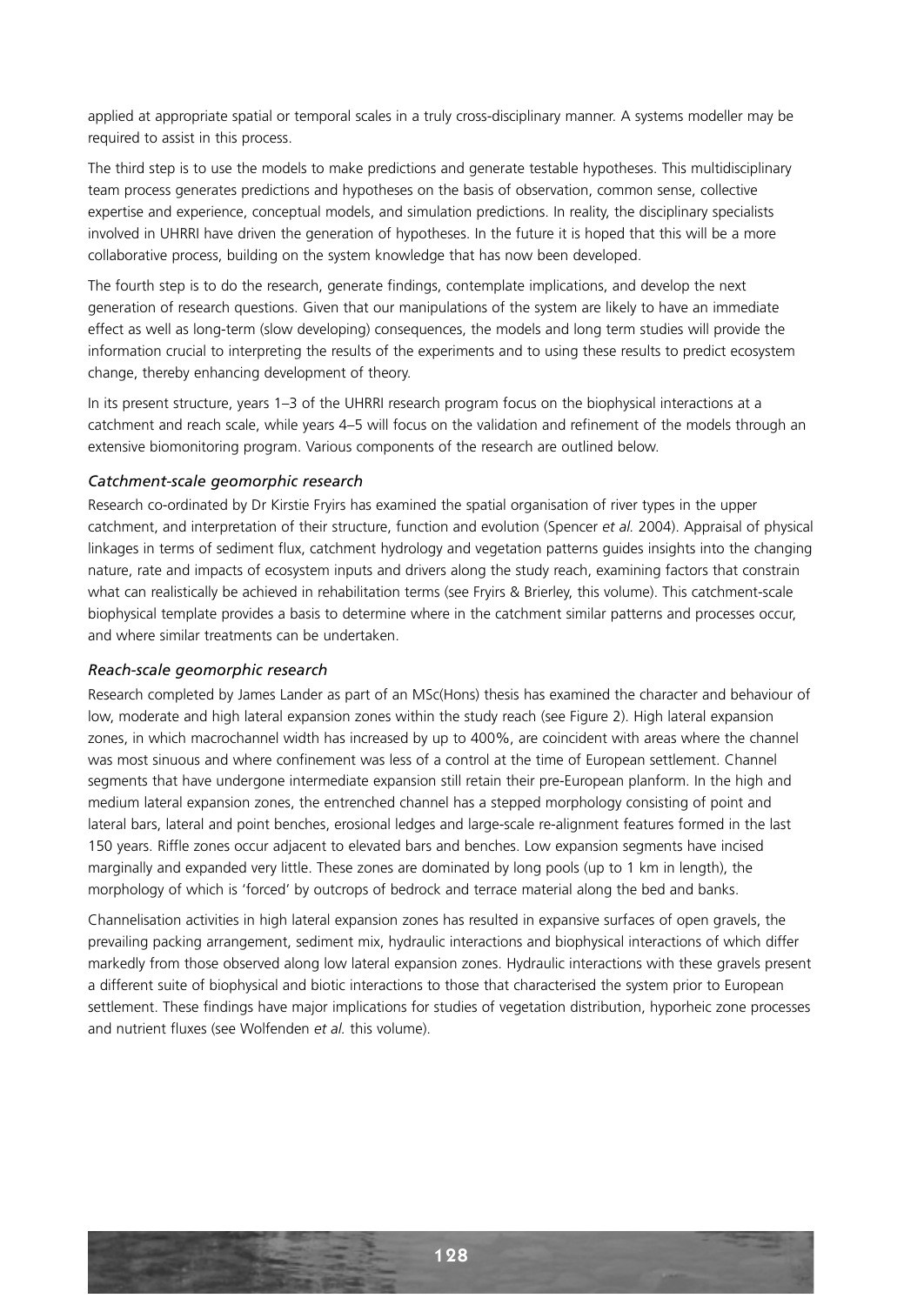

Figure 2 Study reach map

# *Geo-ecological research in the study reach*

Various sub-models have been developed to characterise the interdependence of patterns and processes in the study reach. Most research is conducted by PhD students under the interdisciplinary supervision of the Chief Investigators. Integration is achieved through continual feedback, shared field time and a series of intensive workshops. The key research areas addressed by the PhD students are outlined below.

- *Vegetation dynamics in relation to geomorphic processes and structures* (Garreth Kyle, Macquarie University). This project aims to understand the relationships between the characteristics of geomorphic units (texture, nutrients, pH, water retention capacity and frequency of inundation) and both vegetation composition and plant traits at the reach- and catchment-scales. This will enable prediction of exotic and native plant responses to rehabilitation efforts and future riverine dynamics.
- *Riverine organic matter budgets and their relationship with riparian vegetation and flow* (Ben Wolfenden, UNE). This research aims to investigate riverine organic matter cycling (sources, transfers and sinks) and mechanisms of organic matter cycling and their contribution to ecosystem function. These organic matter cycles will be modelled using a geomorphic and hydrological template.
- *Fish distribution prior to, and after introduction of engineered structural woody habitat (SWH) into riffles and pools, the composition of fish assemblages associated with SWH in pools, and the behaviour of fish utilising SWH* (Tim Howell, Griffith University). This approach will combine conceptual models and predictive statements describing the expected responses of each fish species to the SWH in riffles and pools, collection of quantitative data on fish assemblages and analysis of the movements of fish.
- *Hyporheic zone patterns and processes and their relationship with surface water processes and geomorphology* (Sarah Mika, UNE). Specific research foci include the role of hyporheic zones in contributing to surface nutrient dynamics, the influence of woody debris reintroductions on interactions between bed topography, flow and hyporheic exchange, and the response of surface macroinvertebrates to reintroduction of wood.
- *Relationship between wood re-introduction, morphological adjustment, and sedimentological attributes of bars* (Jo Hoyle, Macquarie University). The effect of re-establishing wood in the channel on geomorphic structure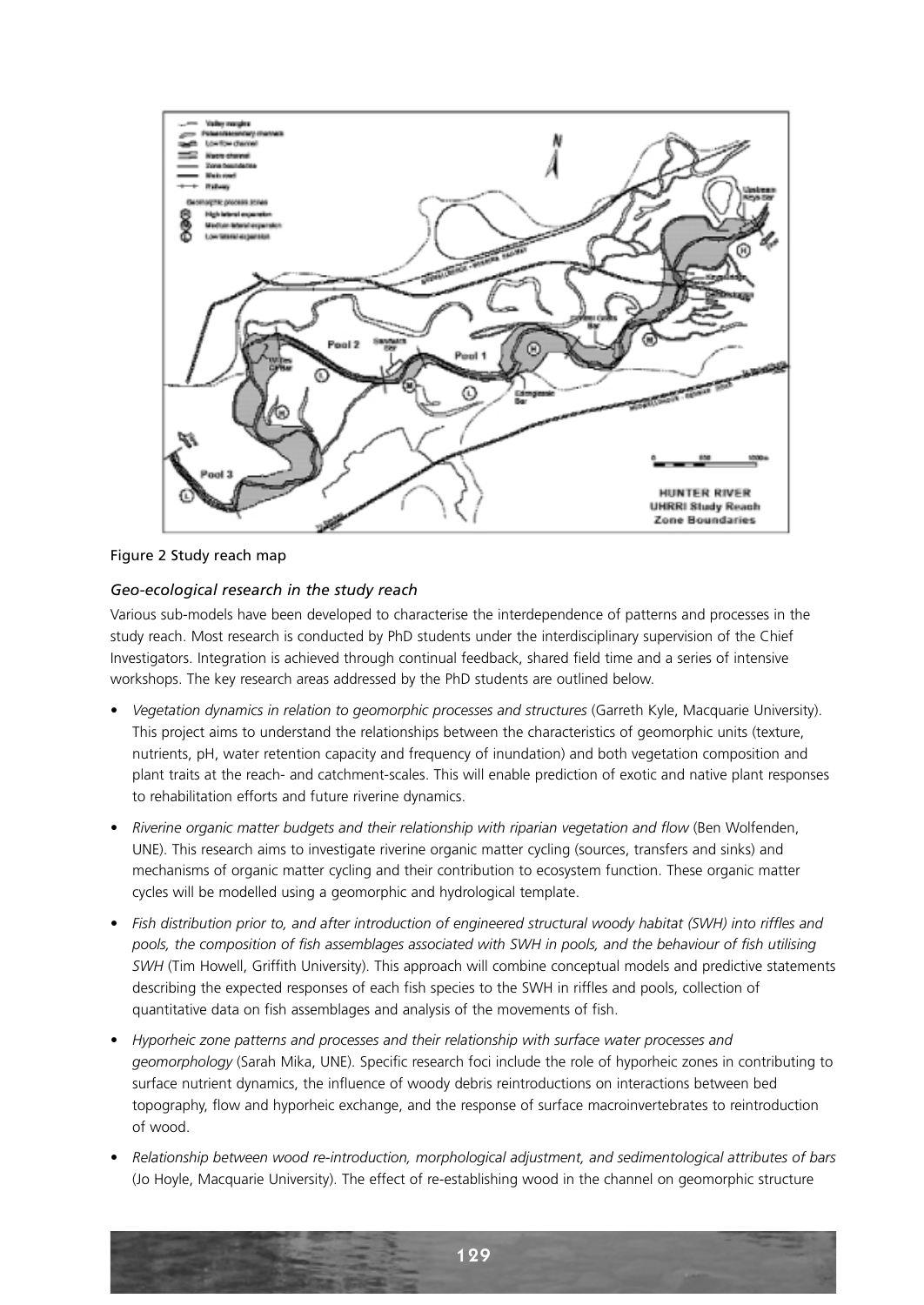and function will be predicted, placing particular emphasis on bed material organisation in this supply-limited system. Changes in the bed topography will be quantified by comparing successive bed surveys with the baseline data taken immediately following engineered log structure construction. Changes in bed material sizes will be measured for all major geomorphic units. An ALS survey will be used to enhance modelling procedures (see Cohen *et al.* this volume).

# **Lessons to date**

## *Framing scientific practice in light of changing administrative (institutional) arrangements*

Perhaps the greatest challenge faced in this project has been the orchestration of financial support, experienced and skilled personnel, and on-the-ground logistics associated with the practicalities of implementation of river rehabilitation treatments with the timeframe, rigours and sampling design requirements of scientific practice. Various structural impediments that were challenging at the outset have approached the very limits of workable outcomes because of institutional restructuring. Thankfully, pre-treatment data have been collected. However, more time would surely have helped in gaining cross-disciplinary insights into system behaviour, enhancing individual and collective awareness. Ultimately, the experimental design must adequately address concerns from all disciplinary perspectives, such that meaningful inter-relationships can be appraised at pertinent spatial and temporal scales.

# *Maintaining focus on bigger-picture, longer-term goals*

Typically, the research process emphasises short-term goals constructed around the timeframe allocated for completion of research degrees. In cross-disciplinary projects that appraise system adjustments to river rehabilitation adjustments, a longer-term perspective is required. As a consequence of this dilemma, funding arrangements constrain the types of questions that can be asked. In addition, little research kudos is gained from long-term monitoring of biophysical phenomena. However, these pre-treatment data are a vital consideration in the assessment of treatment responses. Provision of these types of data previously constituted a mandated role of government departments or agencies. Progressive erosion of these services presents significant limitations for a suite of research and management applications.

Gaps in knowledge or available skills are inevitable. Consolidation of information into a coherent package, and its progressive enhancement, is vital. This provides a sound platform to work from, thereby 'grounding' the research and its management. In such endeavours, careful thought must be given to information management and related communication strategies. For example, sufficient time must be dedicated to baseline mapping through use of Geographic Information Systems tied to accurate field survey data.

In structuring the over-arching goals of the research program and the aims of each individual PhD project, due regard must be given to development of back-up plans. Adjustments are inevitable. It is too easy to deviate from core activities in the pursuit of enticing short-term goals or opportunities. However, increased breadth may equate to lesser depth of enquiry, and undue expansion of original goals may be unhealthy unless it is appropriately resourced and readily managed within existing structures. Lessons from this project indicate that it is imperative to get the foundation blocks right first, and only then add further initiatives as they are determined (or come to hand).

## *Lessons about educational structure and practice*

Several lessons have been learnt about the variable pace of research developments in differing components of a project, and constraints that this places on the capacity to bring various threads together. Progress in the project is undoubtedly framed, to some extent, by the pace of progress of PhD students. While general objectives must be shared across the group and its various components, specific hypotheses can continue to be successfully addressed within the confines of disciplinary profiles (and their attendant expectations in terms of approach, statistical rigour, examination or publication process, etc). Inevitably, the structure within which we operate tends to restrain project design into neat compartments that enable completion of PhD theses. Existing educational structures constrain cross-disciplinary work because of the specific requirements of department (discipline) expectations for a given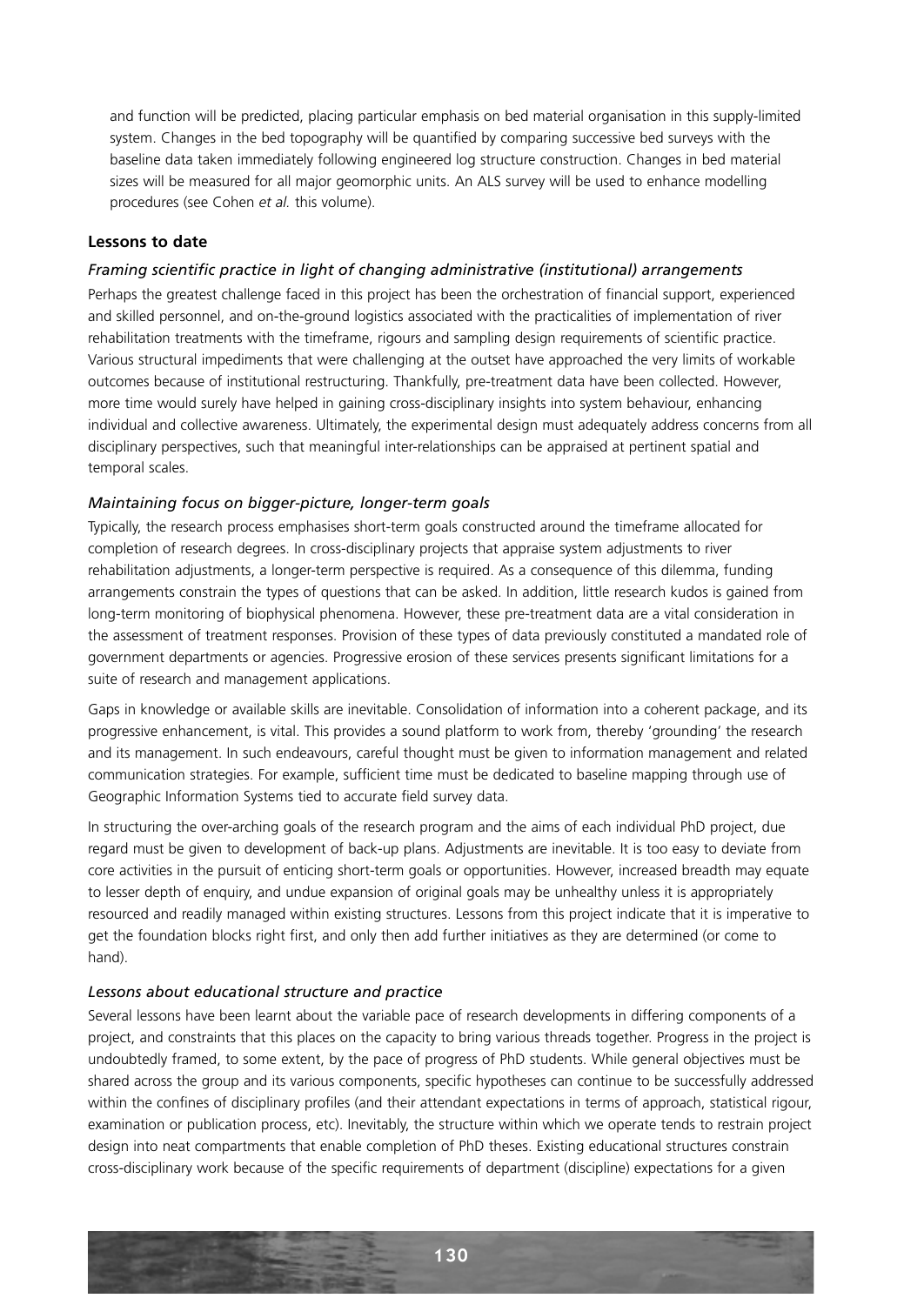research product. Perhaps a new model is required for management of PhD students – one that transcends disciplinary and institutional boundaries. The traditional approach to graduate training entails a student-mentor process. In modern multidisciplinary research it "takes a whole village to train a graduate student" (Carpenter, 1998). A multi-mentored approach rewards students for their contributions to teams. In the UHRRI project, each PhD candidate has a core supervisor from their discipline plus another supervisor or supervisors from other disciplines that have a key interaction with the study topic. PhD students are also intimately involved in the four research meetings held per year, including administration and discussion of the different research components as well as the greater program. Each PhD student is also required to assist the other students with their fieldwork. Inevitably, the iterative process of sharing perspectives is time consuming. The key consideration here is the longterm personal (and societal) benefits that emerge – not short-term success measured solely in terms of PhD completions. Ultimately, enhancement of cross-disciplinary skills will provide the vision and leadership capacity that is required for future research developments. Hopefully this will lead eventually to enriched, more sophisticated and increasingly flexible educational structures.

### *Institutional/organisational lessons*

In this research program, scientific insights go hand in hand with practical application of river rehabilitation techniques. Unfortunately, many institutional constraints severely limit the nature and timing of what can be achieved, as we are 'forced' to work within imposed funding arrangements. Such a scenario prevailed in the revegetation components of the UHRRI, where a total of 63,000 long-stemmed tubestock were purchased. These comprised 18 species that were native to the Hunter River riparian communities, based on information provided by Travis Peake of the HCMT. Species were allocated to one of five communities on the basis of landform and inundation frequency. The timing of planting was dictated by the funding schedule of NHT and the Green Corps, who undertook the planting.

No funding was provided for the establishment or maintenance of planted tubestock, such as watering. Unfortunately, due to drought conditions in 2003/2004 when planting occurred, very high rates of mortality were experienced (80% of 1289 plants in study plots, and estimated 50–98% overall). Hare grazing also contributed to significant mortality. Follow-up studies have been initiated to examine (1) the effects of substrate texture and landscape position on mortality, (2) the effects of herbivore repellant on grazing and mortality, and (3) the effects of weed mats, tree guards and shading by willows on growth and mortality.

The key lesson learnt is that core funding, rather than opportunistic funding through various grant schemes, is essential for proper management of rehabilitation projects. The tight time schedule and piecemeal nature of granting bodies is not conducive to successful planning and management. Rehabilitation projects require adequate funding for planning, implementation, monitoring and follow-up. Goals must be ambitious, but clearly achievable.

Large-scale cross-disciplinary and industry-associated projects require a large investment in time, way beyond a normal research project, reflecting the critical importance of partners and stakeholders, and associated contributions as measured by their input into project design and operation, funding arrangements, and maintenance of in-kind support. Of critical importance to UHRRI has been the role played by Fiona Marshall (DIPNR) and Peter Ainsworth (HCMT) in the development and practical application of the program. Inputs from Green Corps teams, River Gangs, surveying crews, etc have been absolutely vital. The time required to sustain these arrangements has been substantial. In hindsight, support would have been sought for a full-time UHRRI manager and a full-time research manager.

#### *Maintain group dynamics through effective communication*

Self-evidently, managing a multidisciplinary research program requires ongoing discussion and intellectual commitment, preferably face to face rather than remotely. Many meetings are required initially, to develop the ground rules and establish suitable lines of communication. A tight structure is required for meetings. Specific group tasks need to be identified early in the planning process, targeting some issues which engage everyone. Our experience indicates that it is too easy to withdraw to our host institutions and associated roles and responsibilities. While it may present additional challenges, cross-disciplinary research undoubtedly generates extra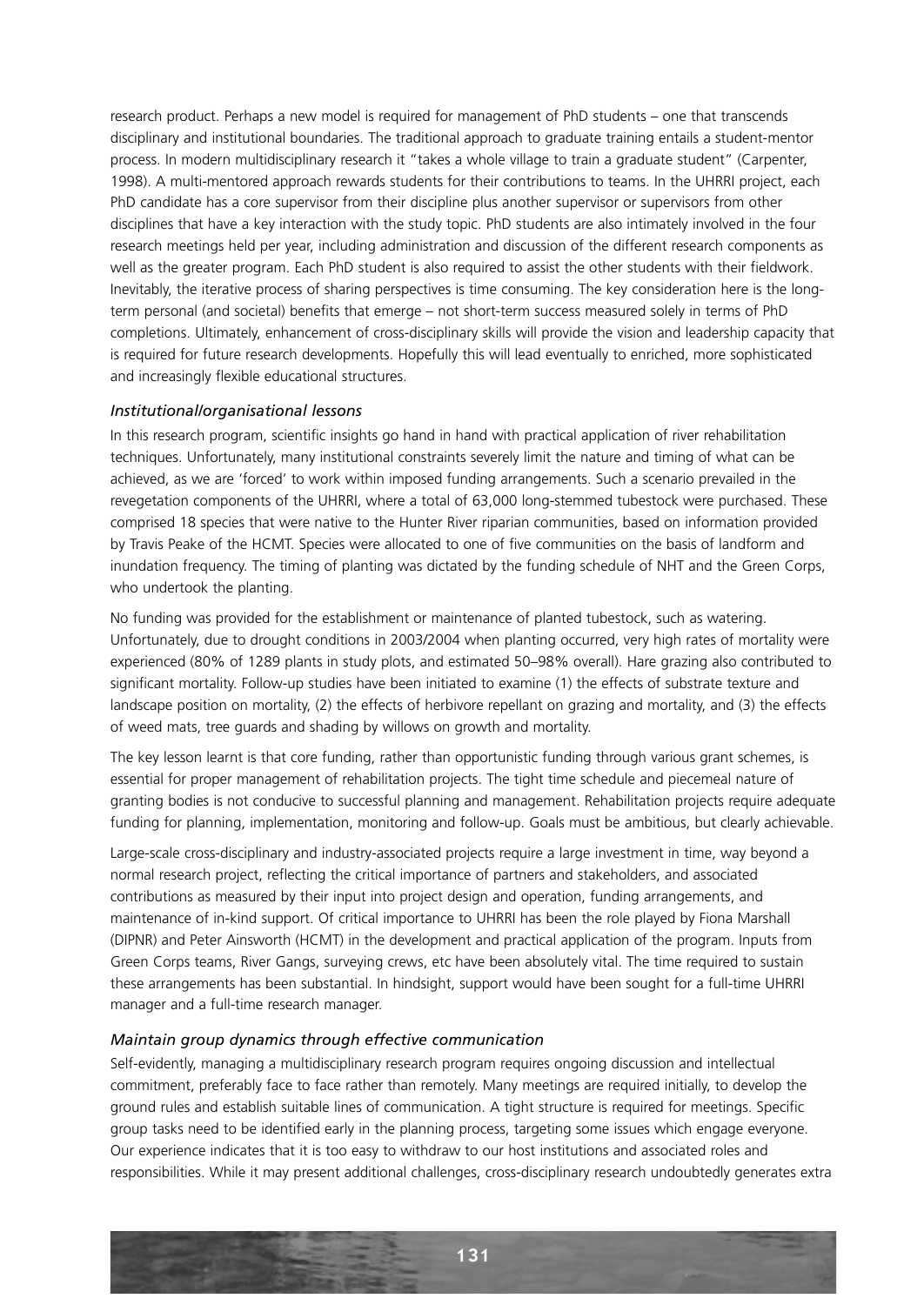opportunities for fun and enhanced learning, and will ultimately be the cornerstone of genuine advances in ecosystem science and management.

# **Conclusions**

Implementation of integrative, fully-costed and strategic river rehabilitation projects is required if economic and social benefits of major environmental programs are to be realistically appraised, and associated benefits are to be maximised. The pathway to future success lies in more coherent collaboration between researchers, industry and community groups. Cross-disciplinary and cross-institutional co-ordination of projects is likely to become an increasingly important part of environmental management. Orchestration of these activities may be hampered by ongoing change management processes, especially when they entail restructuring of departments and organisations, and associated adjustments to roles and responsibilities. Our effectiveness in working through these adjustments is determined primarily by strategic decision-making by the project management team, emplacement of an appropriate governance structure, implementation of a sound program for communication, appropriate documentation through all steps of management processes, and a lot of hard work!

The design and implementation of UHRRI and the directly linked ARC Project will enhance prospects for development of more cost effective river rehabilitation programmes that can directly target key management and societal priorities. Practical advice garnered from this exciting initiative to date includes:

- Keep goals simple, ensuring that they are achievable. Underpromise and overdeliver!
- Apply adaptive management principles to continually revisit goals in light of scientific, funding, institutional or other adjustments. Maintain flexibility so that opportunities can be grasped, but NEVER lose sight of biggerpicture, long-term goals.
- Ensure that everyone's role in the project is clearly defined, on paper and in practice. Appointment of a dedicated project/research manager is fundamental to the success of this kind of initiative.
- Continually remind all participants that the overall project is far bigger than any individual's input. Generate a collective sense of responsibility, maintaining a common (and clear) sense of purpose.
- Seek funding arrangements that over-ride structural and administrative changes in institutional organisations. Never take anything for granted.
- Put sufficient time into project organisation, remembering that this is a collective responsibility.
- Carefully structure the research program so that PhD projects fit elegantly into the over-arching goals, placing due emphasis on issues of spatial and temporal scale.
- Ensure that the purpose of each meeting is clearly stated and maintain focus. Distribute minutes promptly, ensuring that any divergence of opinion is addressed quickly. Never underestimate the importance of sharing information, while maintaining due regard for intellectual property rights. Regular newsletters are extremely important (if read and used effectively).
- Maintain a harmonious relationship among all participants, remembering that debate is healthy!